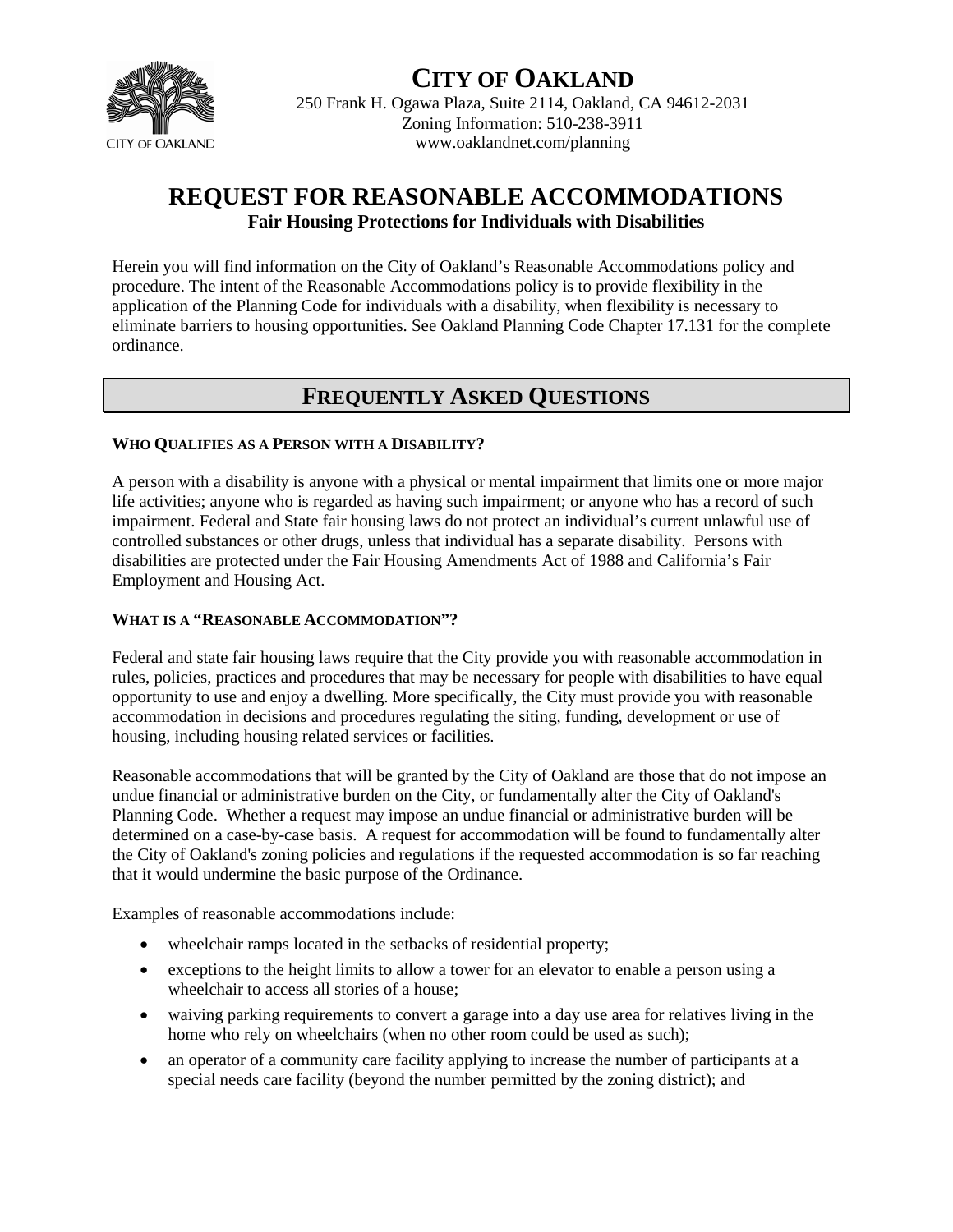• a special needs housing developer seeking to develop a multi-family building in a low density commercial zone, bordered by a residential district, because the property is in close proximity to the mental health services which will be used by the residents with disabilities.

#### **HOW IS A REQUESTED ACCOMMODATION DEEMED "NECESSARY"?**

A request for reasonable accommodation is deemed necessary if the accommodation affords people with disabilities an equal opportunity to use and enjoy the dwelling. Determining whether an accommodation is necessary entails a "fact specific inquiry regarding each such request," meaning that each request is evaluated based on the particular set of facts.

#### **WHAT IF MY REQUEST FOR REASONABLE ACCOMMODATION IS DENIED?**

The City may deny requests for accommodations that would impose an undue financial or administrative burden on the City or fundamentally alter the nature of the City's zoning program. Such determinations will be made on a case-by-case basis. Within 10 days of the date of the administrative decision, the applicant may file an appeal from such decision with the City Administrator. For details on the appeals process, see Chapter 17.131.070 of the Oakland Planning Code.

Sources:

*Fair Housing Reasonable Accommodation: A Guide to Assist Developers and Providers of Housing for People with Disabilities in California*, Mental Health Advocacy Services, Inc.

*Model Ordinance for Providing Reasonable Accommodation Under Federal and State Fair Housing Laws*, Mental Health Advocacy Services, Inc.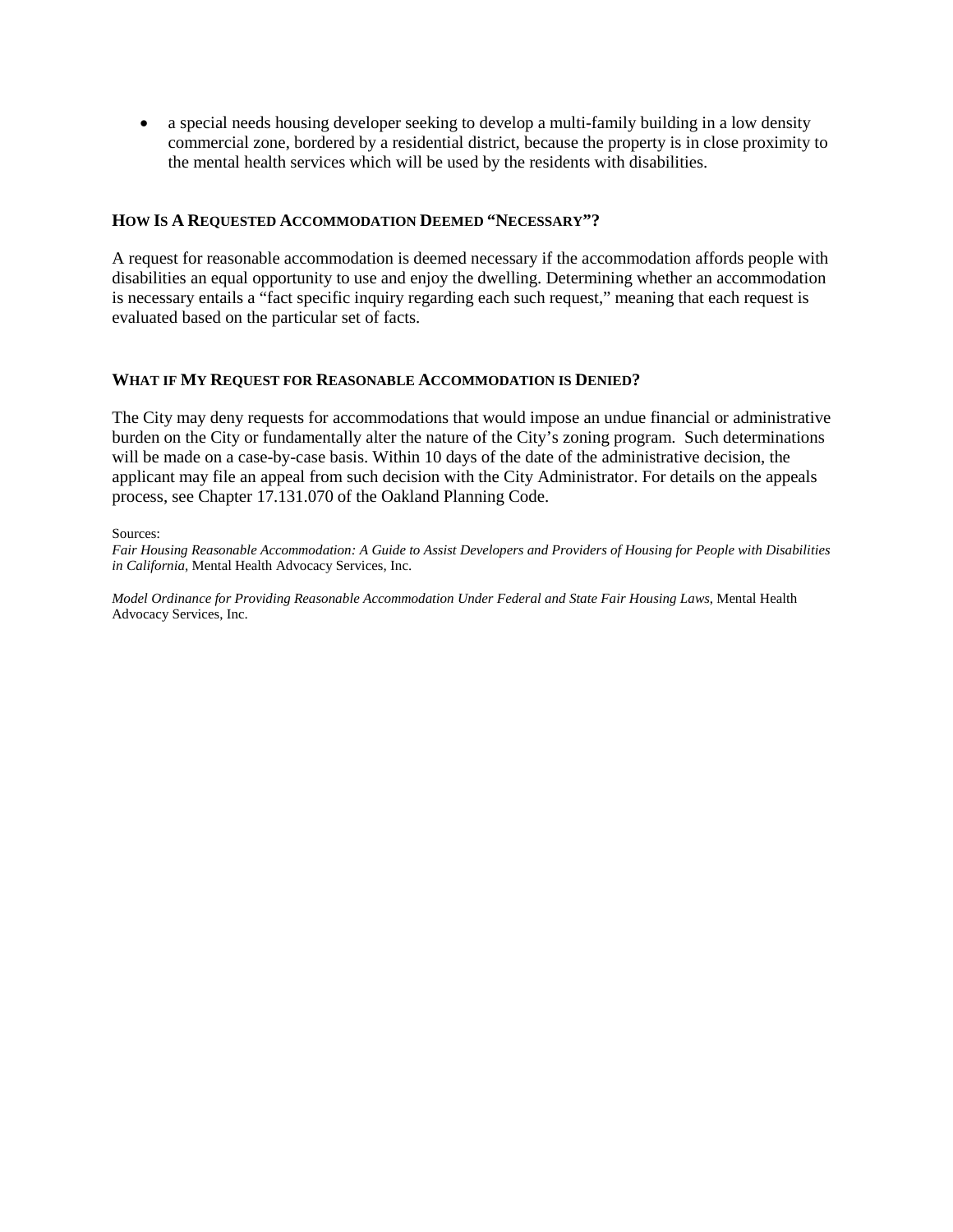## **PROCESS**

You may submit a request for reasonable accommodation directly to the Planning Bureau at regular zoning counter hours. The zoning counter hours are provided below. If a land use permit such as a Conditional Use Permit or an application for Regular Design Review is also required, then, to the extent feasible, the request for Reasonable Accommodation should be submitted concurrently with the land use permit(s). Typically, such permits require an appointment for submittal. City staff are available to assist with the completion of a reasonable accommodations request.

**ZONING COUNTER HOURS** M, T, Th, F 8:00 a.m. - 4:00 p.m. Wednesday 9:30 a.m. - 4:00 p.m.

See Oakland Planning Code Section 17.131.040 for the Reasonable Accommodations review procedure. A summary flowchart of the Reasonable Accommodations process is provided below.



# **PROPERTY OWNER AND APPLICANT INFORMATION**

NAME OF APPLICANT:

| <b>RELATIONSHIP TO PERSON(S) WITH DISABILITY WHO RESIDES AT THE SUBJECT</b>                                                                                                                                                    |
|--------------------------------------------------------------------------------------------------------------------------------------------------------------------------------------------------------------------------------|
|                                                                                                                                                                                                                                |
| DAYTIME PHONE NUMBER: CONSERVERS AND THE RESERVE OF A SERIES OF THE RESERVE OF A SERIES OF THE RESERVE OF THE RESERVE OF THE RESERVE OF THE RESERVE OF THE RESERVE OF THE RESERVE OF THE RESERVE OF THE RESERVE OF THE RESERVE |
| APPLICANT'S ADDRESS:                                                                                                                                                                                                           |
| <b>PROPERTY ADDRESS (ASSESSOR'S PARCEL NUMBER - IF</b>                                                                                                                                                                         |
| PROPERTY OWNER'S NAME (IF DIFFERENT FROM ABOVE): PROPERTY OWNER'S NAME (IF DIFFERENT FROM ABOVE):                                                                                                                              |
|                                                                                                                                                                                                                                |
| PROPERTY OWNER'S MAILING ADDRESS: Universe of the Contract of the Contract of the Contract of the Contract of T                                                                                                                |